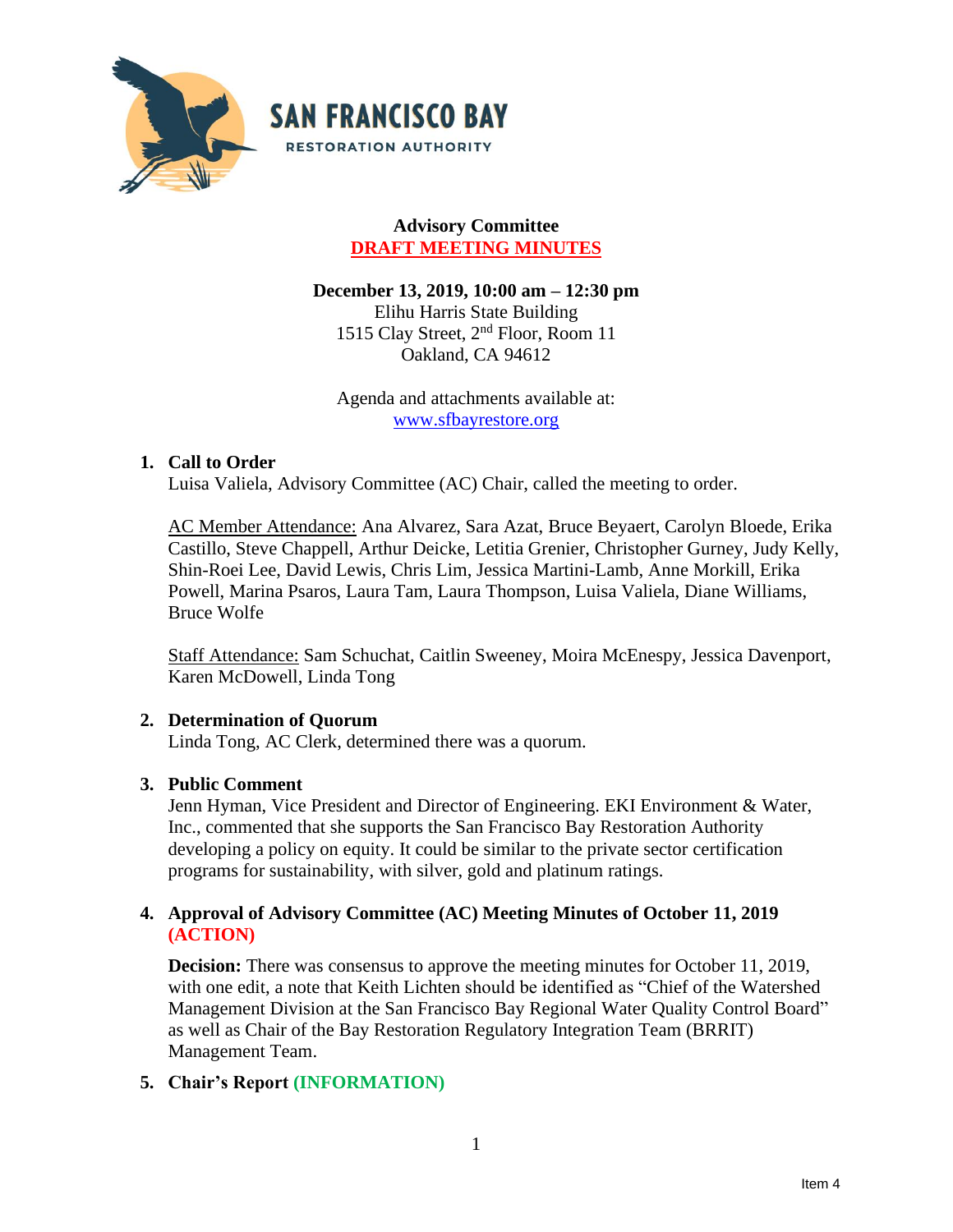Advisory Committee San Francisco Bay Restoration Authority **DRAFT MEETING MINUTES** December 13, 2019 Page 2 of 5

Chair Valiela reported that the Governing Board meeting on December 6, 2019 included the board's approval of the Lower Walnut Creek Restoration Project and the Coyote Hills Restoration and Public Access Project. There were also presentations on an updated Communications Plan by Taylor Samuelson, Public Information Officer, and a draft audit report by independent auditors. Due to low attendance of the Governing Board, the discussion of the equity recommendations presented by the equity consultant, AC Vice Chair, and staff will be continued at the next several meetings.

Chair Valiela reported that the ad hoc subcommittee on the Annual Report had the opportunity to comment on the outline of the Annual Report at the end of October, and that comments on the draft Annual Report will be due at the end of January.

# **6. Meeting Process Check-In: Ground Rules and Charter Reminder (INFORMATION)**

Chair Valiela reviewed the AC Charter, including the decision-making process, and when during a meeting it is appropriate to shift from a consensus-based process to voting. Chair Valiela also reviewed the ground rules.

There was also a discussion of whether to discuss recommendations at one meeting and seek consensus or vote at the following one. Chair Valiela reminded the AC that their role is to advise and not to make decisions for the Authority.

### **7. Discuss Need for Targeted Project Solicitations in Addition to Annual Request for Proposals (INFORMATION)**

Chair Valiela led a discussion and activity about creating buckets in the grant selection process for small and large projects or for different project phases to get a diversity of projects funded. AC members were asked to place green dots next to topics of high priority and yellow dots next to those of lower priority. See Attachment 1 for a summary of the discussion and prioritization exercise.

### **8. Environmental Justice and Social Equity Bay Plan Amendment (INFORMATION)**

Jessica Fain, Planning Program Director, San Francisco Bay Conservation and Development Commission (BCDC), presented BCDC's recently approved Environmental Justice and Social Equity Bay Plan Amendment. She noted that sea level rise does not affect all communities the same way; there are some communities that are more vulnerable. The goal of the amendment is to incorporate principles of environmental justice and social equity into the planning, design, and permitting of shoreline projects in and along the San Francisco Bay. For details, see the presentation at [http://sfbayrestore.org/node/386.](http://sfbayrestore.org/node/386)

Nahal Ghoghaie, who recently joined BCDC as the agency's first Environmental Justice and Community Outreach Specialist, spoke to the AC about her previous work as a consultant to BCDC, coordinating outreach to community groups for this amendment. As a member of BCDC's staff she will be helping to implement the new policies.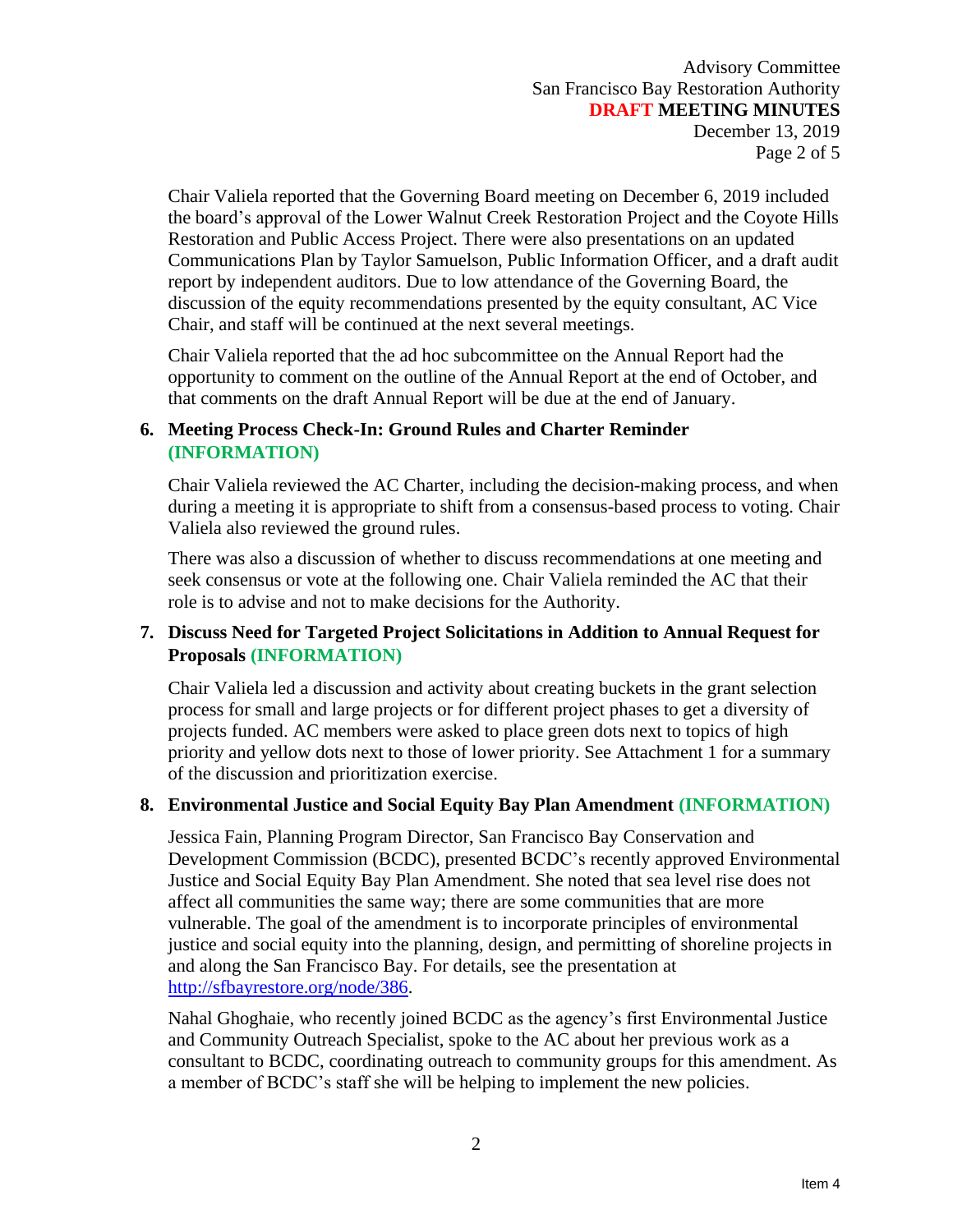AC members provided the following comments:

- Culture change is now required. In addition to dedicated environmental justice staff, Commissioners and the Executive Director and other staff need to champion it.
- It will be important to get the word out about this amendment to city and county permitting agencies because applicants go to them first. Don't wait until projects apply for BCDC permits, which can be years after starting the process.
- BCDC will need to have a tribal liaison.
- Now that several agencies have gone through the same process of incorporating equity into their work, it would be good to publicize reports that could serve as good references, so that community groups are not overburdened with requests for participation.
- BCDC should make this presentation to the San Francisco Bay Joint Venture.

# **9. Recommendations on Next Steps for Economically Disadvantaged Communities (EDCs) (ACTION)**

**Item 9:** Report of the Ad Hoc Subcommittee on Recommendations to Benefit Economically Disadvantaged Communities (Revised)

**Appendix 1:** Ad Hoc Subcommittee on EDCs Meeting Notes, February 15, 2019 **Appendix 2:** Ad Hoc Subcommittee on EDCs Meeting Notes, August 30, 2019 **Appendix 3:** Ad Hoc Subcommittee on EDCs Meeting Notes, September 19, 2019

Dr. Ana Alvarez, EDC Ad Hoc Subcommittee Lead, provided background on the "why" of focusing on equity. Shoreline flooding will affect communities differently. Lowincome and marginalized communities may have more difficulty preparing for, responding to, or recovering from a flood. These communities are disproportionately exposed to hazardous or toxic substances, which may be mobilized by flood waters.

The Authority's work on equity has been going on for a long time, starting with creating a definition of EDCs. Funded projects and proposed project sites line up closely with the map of EDCs on Authority's website. Projects need to involve the adjacent communities. Dr. Alvarez walked through the process that that AC has gone through, from the Environmental Justice panel in 2018 to the present set of recommendations developed by the EDC Ad Hoc Subcommittee.

Because the AC reached consensus on the near-term recommendations at the previous meeting, Dr. Alvarez focused on further discussion of the mid-term and long-term recommendations. She grouped them under three headings:

• "Create Guiding Pathway" - seek diverse representative in governance structure; create separate application track for community-based organizations; leverage AA funds to support existing work by EDCs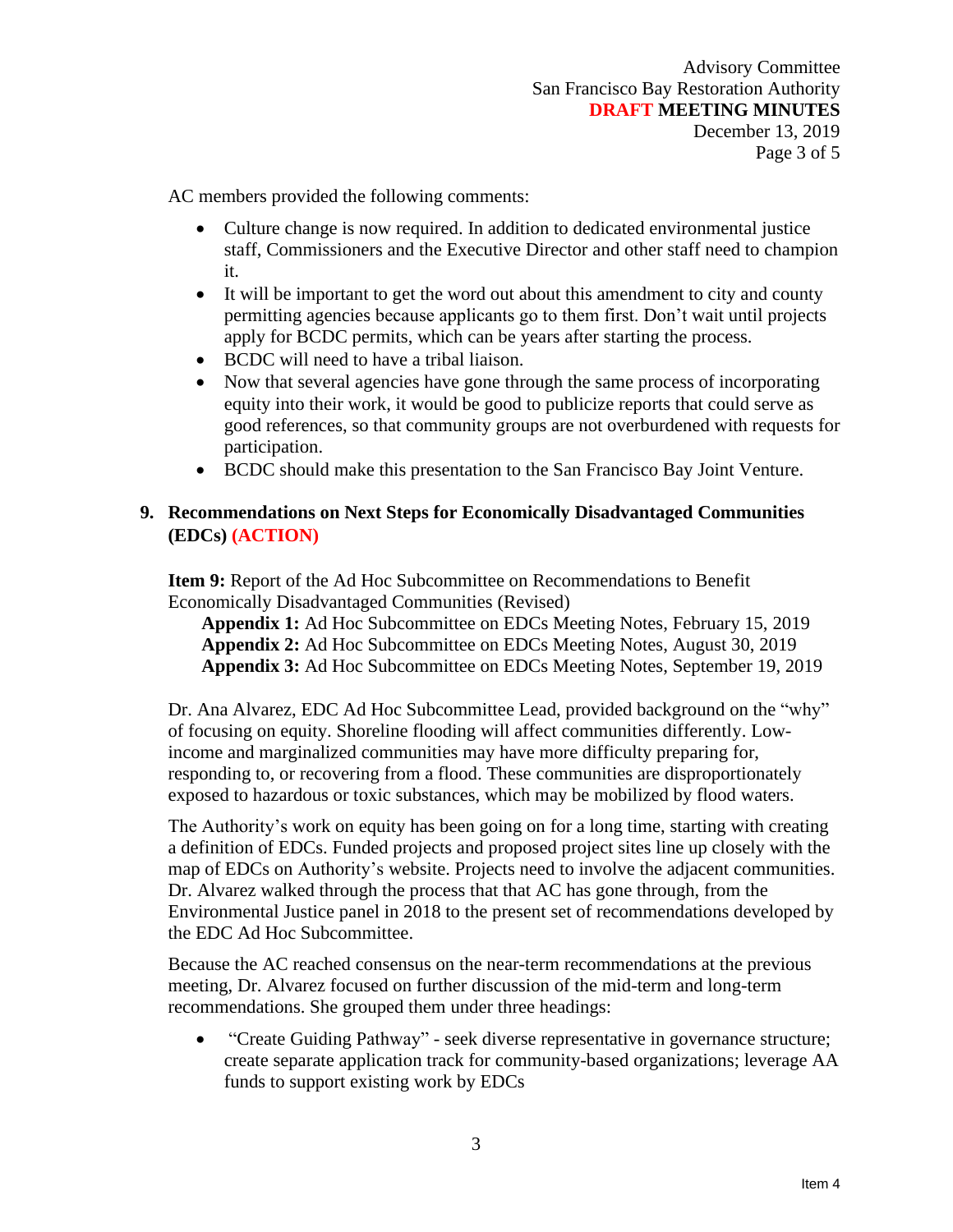- "Foster Meaningful Engagement" integrated community representatives in grant processes; require/encourage applicants to engage EDCs; recognize communitybased organizations' expertise and community-led processes; leverage trust through community gatekeepers
- "Remove Barriers" extend technical assistance; leverage capacity; extend project planning assistance; reevaluate budgets to build in true costs of meaningful community engagement; establish a communications strategy.

AC members provided the following comments:

- The list of recommendations needs to be repackaged to indicate which recommendations are actions and which are desired outcomes.
- Achieving diverse representation shouldn't be as hard as it is. We need to increase representation from African American and Native American communities and younger generations.
- How many EDCs are within a half-mile of shoreline project sites? Are there enough to justify the work? We need to assess opportunities before having staff embark on all this work. The distance from an EDC considered "near an EDC" needs to be defined.
- The Authority should combine funding small community-based organizations with providing technical assistance to help ensure success. This will build capacity in organizations that are new to applying for state money.
- Proximity to the shoreline is a barrier for some community-based organizations that want to do education and awareness campaigns related to trash reduction. They want to do projects that are more inland, since trash makes its way to the shoreline.
	- o Staff note: The Authority can fund groups located inland as long as the project takes place on the shoreline. We need to talk with the Authority's lawyers to determine whether the Authority can fund inland trash reduction programs.
- The Authority may be able to leverage its funding with other large efforts with same goal of keeping trash out of the bay, e.g., CalTrans, San Francisco Bay Regional Water Quality Control Board.
- Don't just give planning grants. Consider planning with implementation.
- Consider art and dance, be culturally competent.
- We need clarity about what it means to build in the "true cost" of community engagement. One of the ways to do this is to compensate community members for participation. The budget for this work would be part of a work plan.
- What happens if you don't reach these community engagement goals? What is the appropriate level of engagement? We want to encourage this, but don't want to disqualify projects that get low levels of public engagement even if they put in the effort.
- What is the timeline for incorporating these ideas into Grant Round 4?